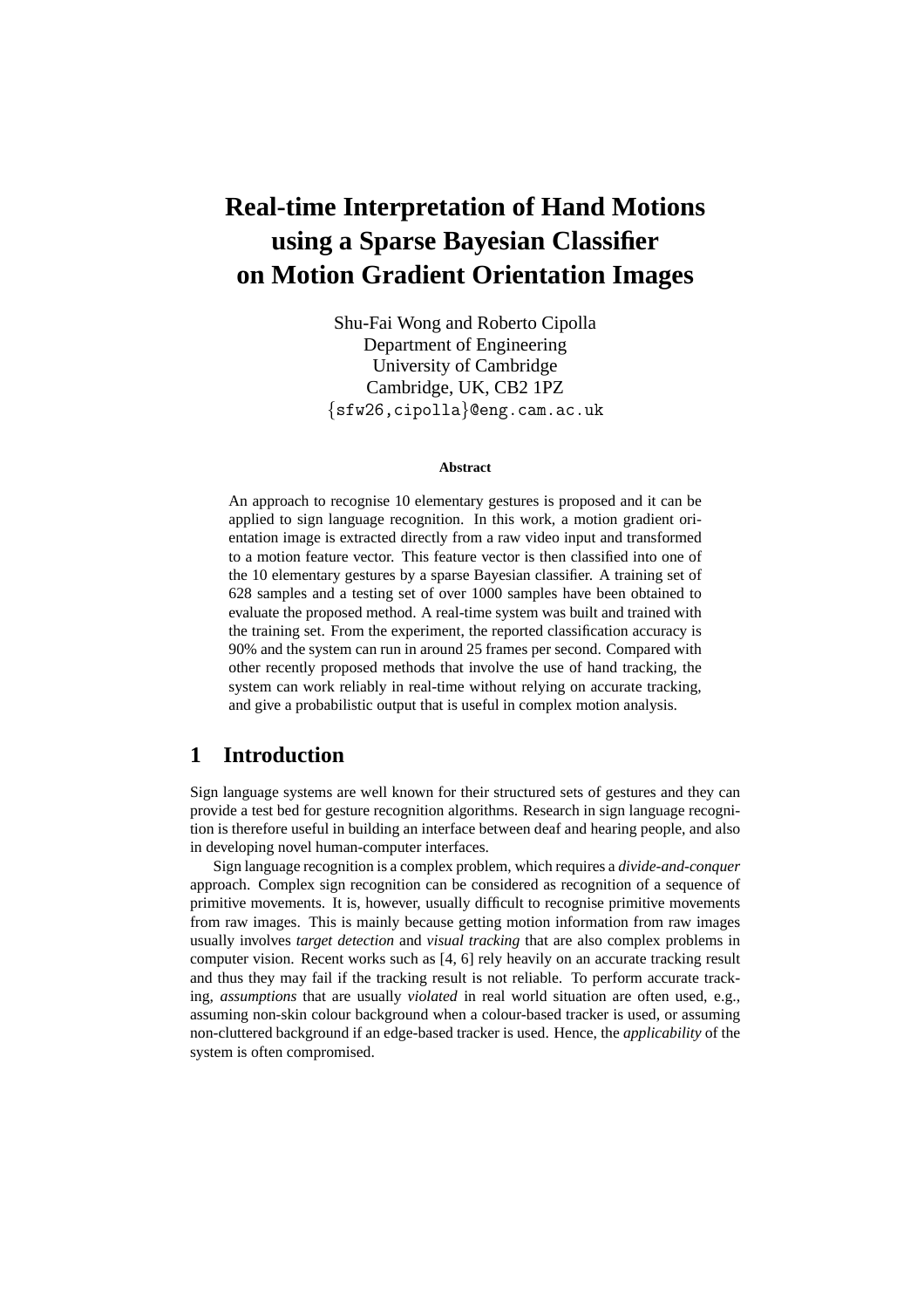**In this paper**, an approach to recognise 10 elementary gestures which *does not* rely on *tracking* is proposed. Gesture recognition is done by exploiting *motion gradient orientation (MGO) images* to form motion features and using a *sparse Bayesian classifier* to map the features into their corresponding classes. The present research has three main contributions. Firstly, by using the motion feature, which is derived from the MGO image, the key motion information can be encoded *without any accurate visual tracking*. This motion information can be used directly in motion classification and can yield a fairly high classification result. Secondly, due to the use of the Bayesian classifier, the final outcome is a *probabilistic value* instead of a simple true or false answer. The implication is that the final probabilistic results can be used in other *high-level inference processes* that need to maintain multiple hypotheses. Thirdly, the classifier maintains a *sparse model*, which facilitates an efficient use of computational resources and a *real-time performance*.

#### **1.1 Previous work**

Sign language recognition problem was first tackled by borrowing techniques from speech recognition. One of these techniques, Hidden Markov Models (HMMs), have been widely used in this problem in the past decade. In [7], HMMs were directly applied to solve the problem and their extensions such as parallel HMMs [10] and self-organizing HMMs [2] were also proposed to improve the performance. Recently, the use of HMMs has been criticised. One major criticism is that HMMs require *large training sets* (e.g. [4]) and this will inhibit the growth of the vocabulary. In addition, recent HMMs designs analyse *each sign as a whole* without breaking it down into corresponding components (e.g. [6]), making the model more complicated and reducing its extensibility.

A few suggestions have been proposed to address the mentioned weaknesses of HMMs. Bowden et al. [4] proposed the use of a "two stage classification" that does not involve the use of HMMs. In their work, motion data was firstly transformed into *a linguistic feature vector* which encodes a relative position, a relative motion and shape of hands (Stage I Classification), and the feature vector was then classified into its corresponding sign by *a bank of Markov chains* (Stage II Classification). As one may expect, the overall classification result is determined by the accuracy of the Stage I Classification. In their work, hard-coded prototypical motion patterns are used in the Stage I Classification to perform hand motion classification and this may reduce the reliability of the system. In [6], Derpanis et al. did not use HMMs in their work and they mainly focused on the classification of relative motion of hands from motion data (similar to Stage I Classification in [4]). They exploited manually defined functions to map *motion data in time series format* into the corresponding *motion type* robustly. Their work, however, relied heavily on the accuracy of the tracking result as shown in their experiments (97% overall accuracy with manually segmented output vs. 86% overall accuracy with automatic tracking output).

This paper extends their work to allow reliable hand motion classification without relying on tracking. In the following sections, the description of the proposed method and the implementation details will be presented.

# **2 Overview**

In [6], Derpanis et al. introduced the idea of breaking down signs into *constituent primitive movements* with the aid of *linguistic information*. They generalised a set of 14 prim-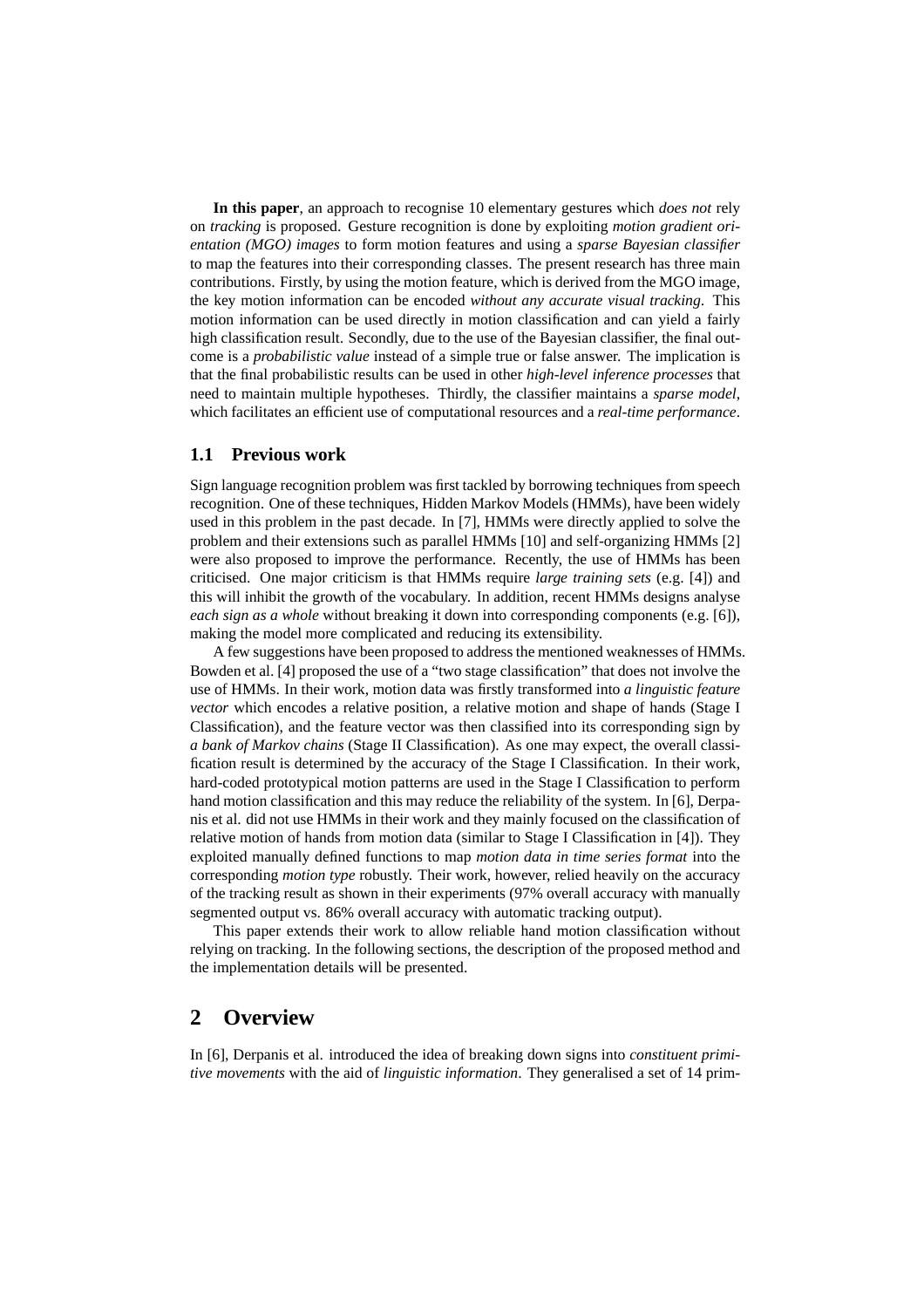itive movements and also a set of basic hand shapes using Stokoe's phonemic analysis of American Sign Language (ASL) [8]. Any sign in ASL can be represented by a combination of the primitive movements and the corresponding hand shape. On the other hand, sign language recognition can be done by recognising the hand shape, the primitive movements and the corresponding sequence. This recognition process can be considered as the Stage II Classification in [4]. Since the overall recognition accuracy is determined by the accuracy of recognising hand shape and hand motion, it is worth investigating how we could obtain an accurate result in the Stage I Classification. It is especially important to study hand motion recognition, which involves large inter- and intra-personal variation.

## **2.1 Problem Definition**

In this paper, we will focus on how to obtain an accurate *hand motion classification* result *without* assuming *accurate tracking*. Instead of having 14 *primitive movements* as in Derpanis et al.'s work, we only have 10: (1) upward, (2) downward, (3) rightward, (4) leftward, (5) toward signer, (6) away signer, (7) nod, (8) supinate, (9) pronate, and (10) circular. In other words, the primitive movements that are a combination of two or more constituent primitives (e.g. 'up and down' equals to 'upward' plus 'downward') are removed. Figure 1 illustrates the 10 primitives, together with the hand shapes that are used in the experiment. The research problem in this paper is to classify a given video sequence of hand motion into one of the ten primitives.

## **2.2 Proposed Algorithm**

The input of the system is a *video sequence* of a *single gesture* signed by a signer. The output of the system is a *classification result*. The tasks involved can be categorised into 3 main stages as shown below (the implementation details will be described in Section 3):

#### **Feature Extraction Stage:**

- 1. Obtain a *motion gradient orientation (MGO) image* (*O*) from the given *image seguence*,  $V = \{I_0, I_1, ..., I_t\}.$
- 2. Obtain new basis functions by applying Principal Components Analysis (PCA) on the MGO images (*O*) obtained from all training examples (given *N* image sequences  ${V_1, V_2, ..., V_N}$ . Once the new basis functions are obtained, the MGO image (*O*) can be transformed into a *new motion feature vector* (**x**) of a lower dimension.

#### **Learning Stage:**

- 1. Convert all examples (*N* image sequence  $\{V_1, V_2, ..., V_N\}$ ) into their corresponding motion feature vectors  $({x_1, x_2, ..., x_N})$  using the above feature extraction scheme.
- 2. Train a *sparse Bayesian classifier* given the feature vectors ({**x1**, **x2**, ..., **xN**}) and their corresponding class labels  $({t_1, t_2, ..., t_N})$ .

#### **Testing Stage:**

1. Convert the given testing datum (*V*) into its corresponding motion feature vector (**x**) using the above feature extraction scheme.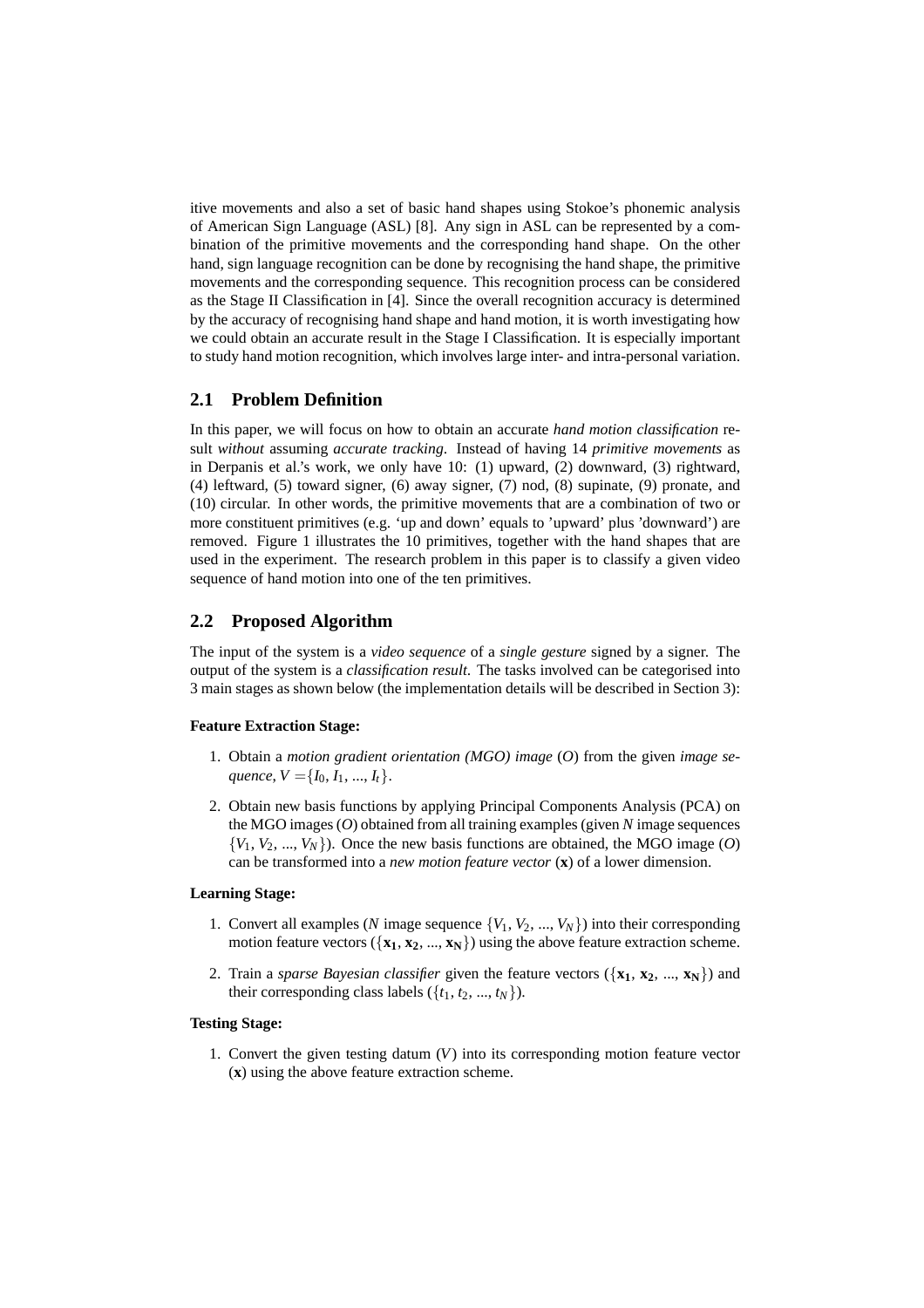2. Obtain a classification result (*t*) from the Bayesian classifier given the motion feature vector (**x**).



Figure 1: This figure illustrates the 10 primitive movements that are classified by the proposed system and the 5 basic hand shapes tested in the experiment.

# **3 Technical Details**

#### **3.1 Extraction of Motion Gradient Orientation Images**

Motion gradient orientation (MGO) was proposed by Bradski and Davis [5] to explicitly encode changes in an image introduced by motion events. The MGO is computed from a motion history image (MHI) and a motion energy image (MEI). While a MHI encodes how the motion occurred, a MEI encodes where the motion occurred, the MGO therefore is a concatenation representation of motion (*where and how it occurred*).

Given a video sequence,  $V = \{I_0, I_1, ..., I_t\}$  where  $I_t$  is an image captured at time *t* (and the precise form is  $I(x, y, t)$ ), a binary mask  $D(x, y, t)$  can be obtained from *image differencing*<sup>1</sup> and this mask can be used to indicate *regions of motion* at time *t*.

The motion history image (MHI) can be defined as [3]:

$$
H_{\tau}(x, y, t) = \begin{cases} \tau & \text{if} \\ \max(0, H_{\tau}(x, y, t-1) - 1) & \text{otherwise.} \end{cases}
$$
 (1)

In our system,  $\tau$  is set to 255, which is the highest intensity of a greyscale image, and the most *recent motion* will generate the *brightest* MHI pixels. Thus, the intensity in a MHI encodes *how the motion has occurred*.

In addition to the MHI, the MEI is obtained by thresholding the MHI above zero [3] to represent where the motion has occurred. By performing morphological openings on the MEI to remove any noise introduced by irrelevant motion, the refined MEI encodes the *location of the motion region*. By finding the largest rectangle that covers all the motion pixels in the refined MEI, we can define a region of interest (ROI) that contains the relevant motion.

Within the ROI, motion gradient orientation (MGO) can be defined as [5]:

$$
\phi(x, y) = \arctan \frac{F_y(x, y)}{F_x(x, y)}
$$
\n(2)

<sup>&</sup>lt;sup>1</sup>The threshold is set to 30 in this system.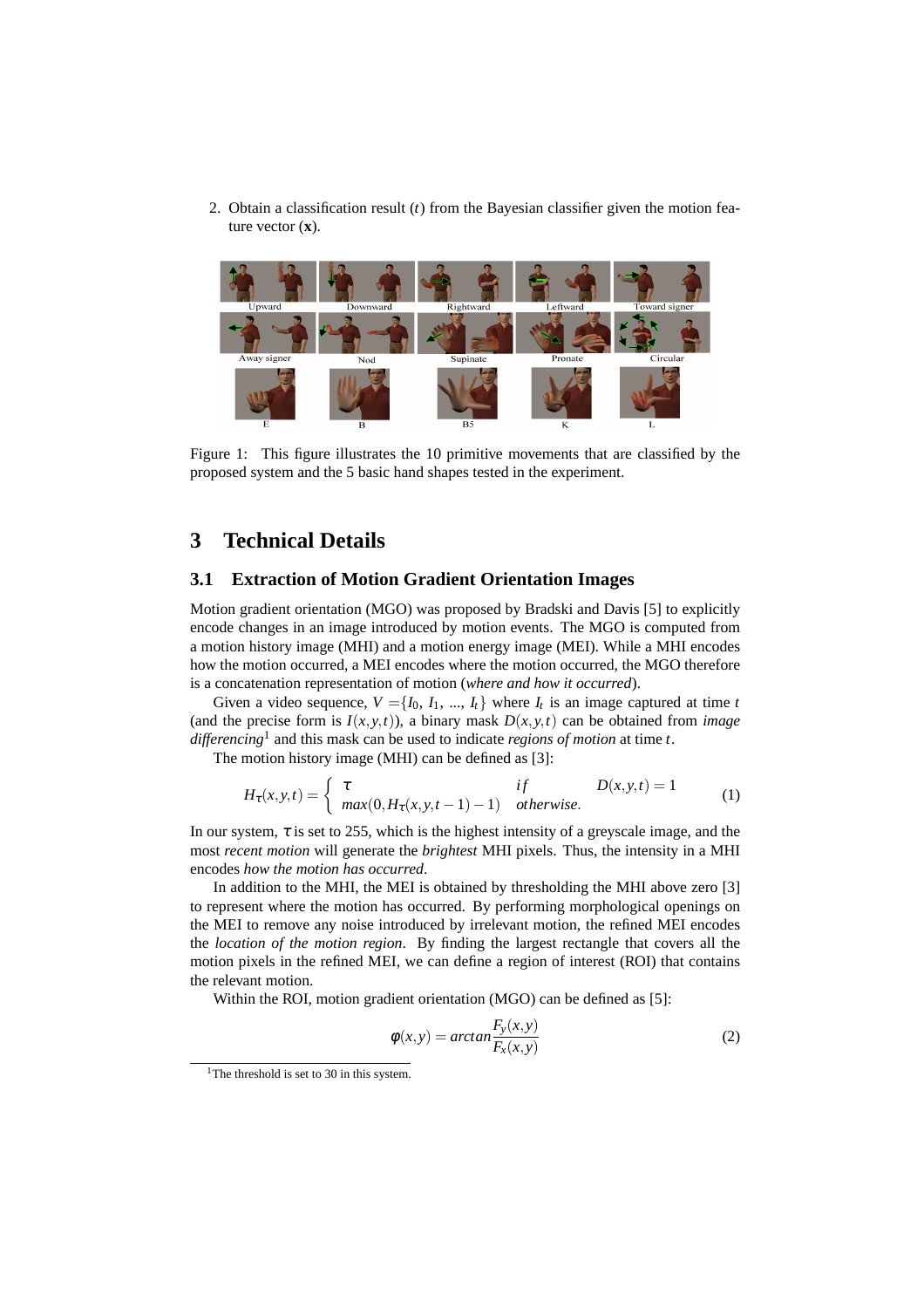where  $F_x(x, y)$  and  $F_y(x, y)$  are the spatial derivatives along *x* and *y* direction of the MHI.

To obtain the final MGO image value  $(O(x, y))$ ,  $\phi(x, y)$  is rescaled<sup>2</sup> so that the range of intensity values is between 0 and 255. The intensity value indicates the *orientation of the motion changes*. Furthermore, since the size of the ROIs may vary from one video to the other, the final MGO images are resized to the corresponding refined images with standard size (which is  $200 \times 200$  pixels in the proposed system). Typical MGO images corresponding to the 10 primitive movements used are illustrated in Figure 2.



Figure 2: This figure illustrates the MGO images corresponding to the 10 primitive movements classified by the proposed system.

#### **3.2 Dimension Reduction by PCA**

In order to reduce the number of training samples, dimension reduction is done on the MGO images that potentially can be very large in size  $(200 \times 200)$  in the proposed system). Principal Component Analysis (PCA) is used in the proposed system to reduce the dimension of the MGO images. By performing PCA on all the training MGO images, the eigenvalues indicate that the first 17 components provide an adequate summary of all the images, which account for 90% of the variation. Thus, the first 17 eigenvectors are chosen as the new basis functions for converting any new incoming MGO image (*O*) into a new feature vector. Finally, normalization is done to give a *final feature vector* (**x**) with *zero mean* and *standard deviation of one* in all dimensions.

#### **3.3 Classification by a Sparse Bayesian Classifier**

Variation in MGO images due to *inter- and intra-personal variation* can be huge and thus a powerful classifier is needed. Firstly, different signers will sign the same gesture in different ways and thus generating different MGO images (see Figure 3). Furthermore, MGO images corresponding to the same gesture signed by the same person can have a significant variation due to difference in hand used (left vs. right) and hand shape (see Figure 4(a)). This variation may cause a difficulty in classification of a gesture, and thus a powerful classifier, a sparse Bayesian classifier (or a Relevance Vector Machine (RVM) [9] for classification), is used in this system.

Compared with other state-of-the-art classifiers such as Support Vector Machine (SVM), the RVM classifier performs equally well (see Section 4.3 and 4.4). In addition, the final

<sup>&</sup>lt;sup>2</sup>Orientation value '0' is adjusted to 255 in order to avoid the confusion between pixels indicating this orientation and pixels representing the static background.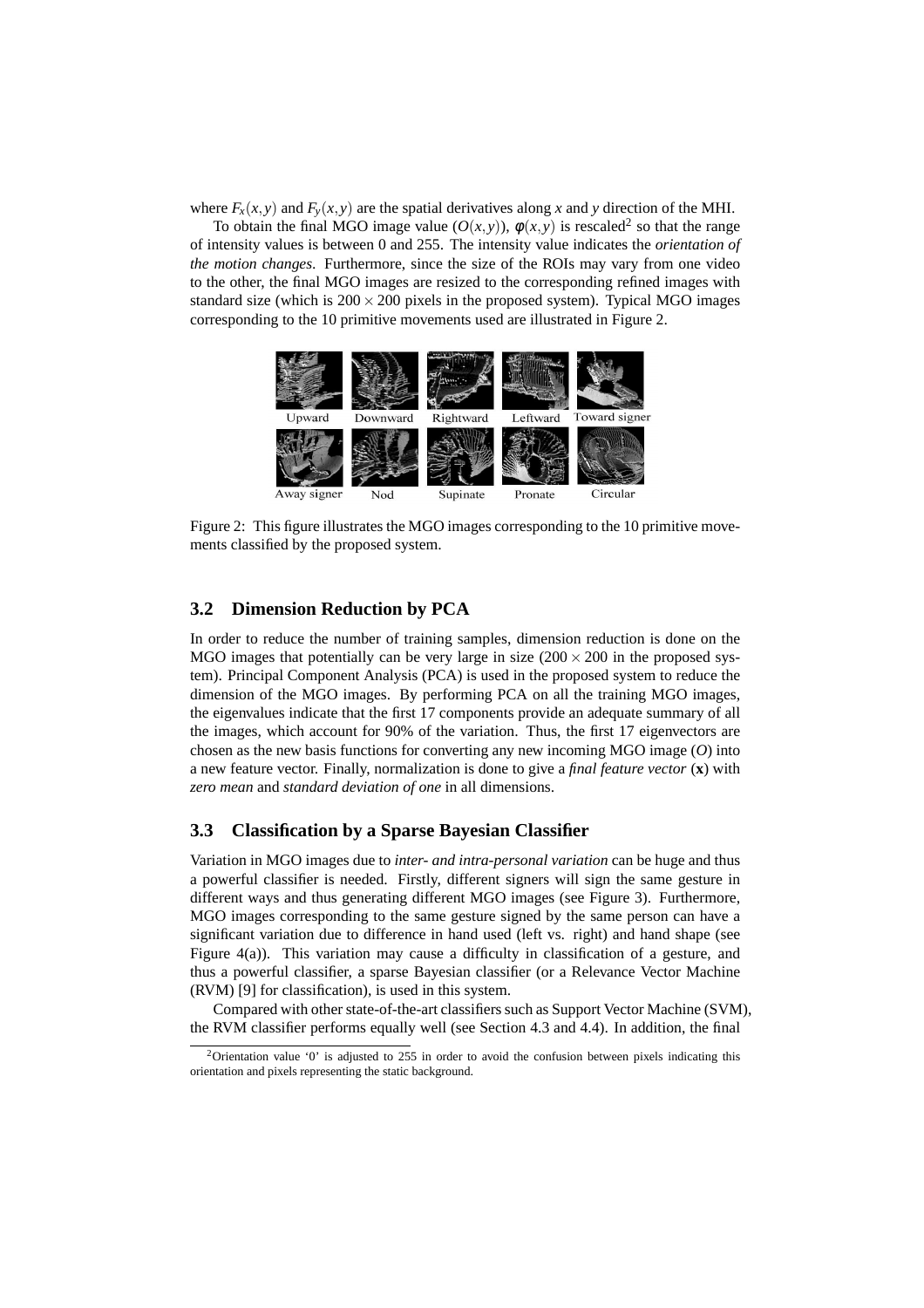outcome of the RVM classifier is a *probabilistic value* instead of a simple true or false answer. Furthermore, *sparsity of the model* stored by the RVM classifier ensures fast and efficient classification process, which also implies that it can be implemented in computing devices with limited memory storage such as Pocket PC or Smartphone. With these advantages, application of RVM techniques on *regression* has been exploited in various vision-based applications such as face tracking [11] and body tracking [1].

Although the RVM classifier is supposed to be a binary classifier, it can also be extended to a *multi-class classifier*. In the proposed system, the "one-versus-others" method is used. Since we have a total of 10 classes of motion, 10 independent RVM classifiers are constructed and each of them is trained to separate one class of data from all others. After all the classifiers are trained, the system can be tested by feeding a sample to all the classifiers. In practice, suppose this sample belongs to class  $i$ , the classifier which is trained to separate class *i* data from the others will give the largest output.

Given a training set  $\{\mathbf{x}_n, t_n\}_{n=1}^N$ , the problem of *learning a binary classifier* can be expressed as that of learning a function  $f$  so that the input feature  $\mathbf{x}_n$  will map onto their correct classification label  $t_n$  and the probability of  $\mathbf{x}_n$  is classified as the target class (where  $t_n = 1$ ) equals to  $\sigma(y_n) = 1/(1 + e^{-y_n})$  where  $y_n = f(\mathbf{x_n})$ .

Typically, the function *f* can be written as a sparse model where  $(M \ll N)$  [9]:

$$
f(\mathbf{x_n}) = \sum_{m=1}^{M} \omega_m \phi_m(\mathbf{x_n}) + \omega_0
$$
 (3)

where  $\omega = (\omega_0, \dots \omega_M)^T$  are the weights and  $\phi_m(\mathbf{x_n}) = K(\mathbf{x_n}, \mathbf{x_m})$  with  $K(\cdot, \cdot)$  a positive definite kernel function (where Gaussian Kernel with width 1 is used in the proposed system) and **x<sup>m</sup>** an example (or a relevance vector) from the training set. Under the RVM framework where hyperparameters  $\alpha = {\alpha_0, ..., \alpha_M}$  are introduced, learning f from the training data means inferring  $\omega$  from the data  $\mathbf{t} = \{t_1, \ldots, t_N\}$  such that the posterior probability over the weights,  $p(\omega | t, \alpha)$ , is maximised. Due to space limitation, the learning algorithm will not be addressed here. Readers may refer to [9] for more details.

## **4 Experimental Results and Discussion**

#### **4.1 Experimental Setup**

The proposed method was *implemented* using unoptimised C++ code and the OpenCV library. All the experiments described were executed on a P4 2.4GHz computer with 1G memory. Both training and testing data are video *captured* under arbitrary room conditions (with various backgrounds and lighting). The video was captured by a webcam with a resolution of  $320 \times 240$  pixels at 15 frames per second. In each video clip, the signer attempts to sign one of the ten primitive movements as described in Section 2. On average, each movement, which is manually segmented, lasts between 2 and 5 seconds. Three sets of video data together with the corresponding MGO images are illustrated in Figure 3.

In the learning stage, video data on a single signer was used to train the classifier. The goal of the training stage is to train the classifier so that it can correctly recognise the *primitive movements*, irrespective of the *hand (left or right) being used* and the *shape of the hand*. Therefore, the signer was asked to generate the primitives (or gestures) using different hand shapes with each hand. For hand shape, 5 hand shapes that correspond to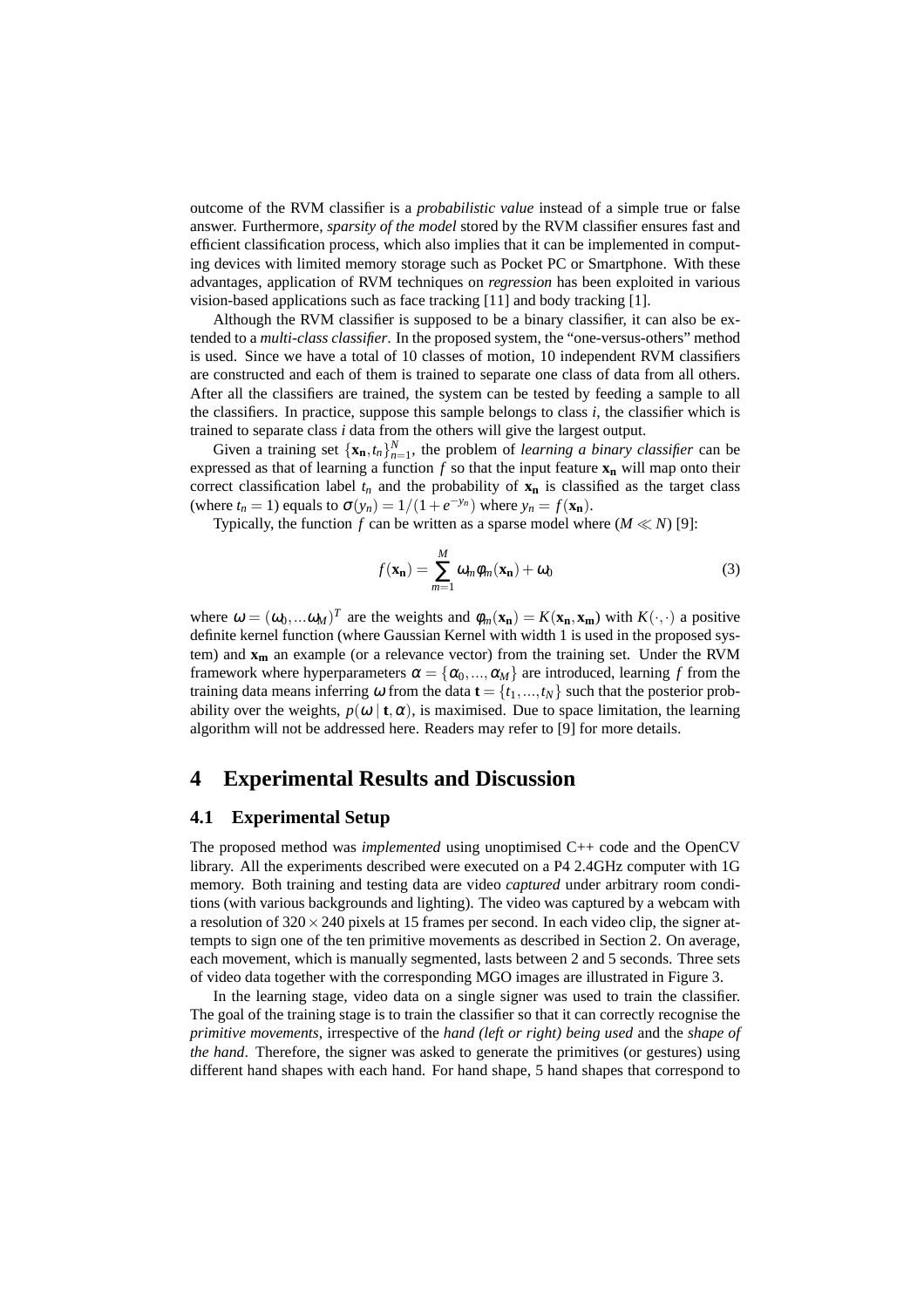

Figure 3: Each row shows 4 sample images from a typical set of testing video together with the corresponding MGO image. The enlarged hand shape is shown in the left-bottom corner of each image. In all 3 cases, the signers attempt to sign the 'Supinate' gesture.

characters 'E', 'B', 'B5', 'K' and 'L' in ASL were selected to be signed (see Figure 1 for these hand shapes). These 5 hand shapes were selected because people can easily tell them apart through visual observations (for example, 'E' and 'A' differ slightly in the position of the thumb and thus only 'E' was chosen). Thus, the total possible number of training cases is 10 (number of primitive movements)  $\times$  2 (left or right hand)  $\times$  5 (number of hand shapes)  $= 100$ . The signer was also asked to sign the same combination for at least 5 times. In total, the training set consisted of 628 gestures.

In the testing stage, video data from 5 different signers was used to test the classifier. Similar to the setup for capturing training data, the signers were asked to generate all classes of gestures using different hand shape and different hand. The hand shape used was the same as those used in capturing of training data. The signers were also asked to sign each combination at least twice. The testing set consisted of 1025 gestures.

#### **4.2 Evaluation of the proposed method**

Given the size of the training set is 628 and using the "one-versus-others" classification scheme, each RVM classifier maintains a *sparse model* with around 30 relevance vectors eventually (and at most 40). Assuming static background<sup>3</sup>, the classifier can recognise primitive movements from the proposed motion features accurately under a *wide range of backgrounds* (e.g. cluttered background, and background with skin colour). The overall *accuracy* on 1025 test cases is 89.7%. Among these 1025 test cases, 73 of them cannot be mapped into any class (i.e. 7.1% of test cases). The *confusion matrix* is shown in Table 1.

In terms of *execution speed*, the extraction of the motion features (which includes the generation of the MGO image from the captured images and the generation of the final feature vector through PCA projection) takes 34.3 ms on average while the RVM classification step takes 7.2 ms on average. The average frame rate is 24.1 frames per second (fps)). That is to say, the system can run in *real-time*.

 $3$ This assumption is valid in most signing environments (e.g. those shown in television).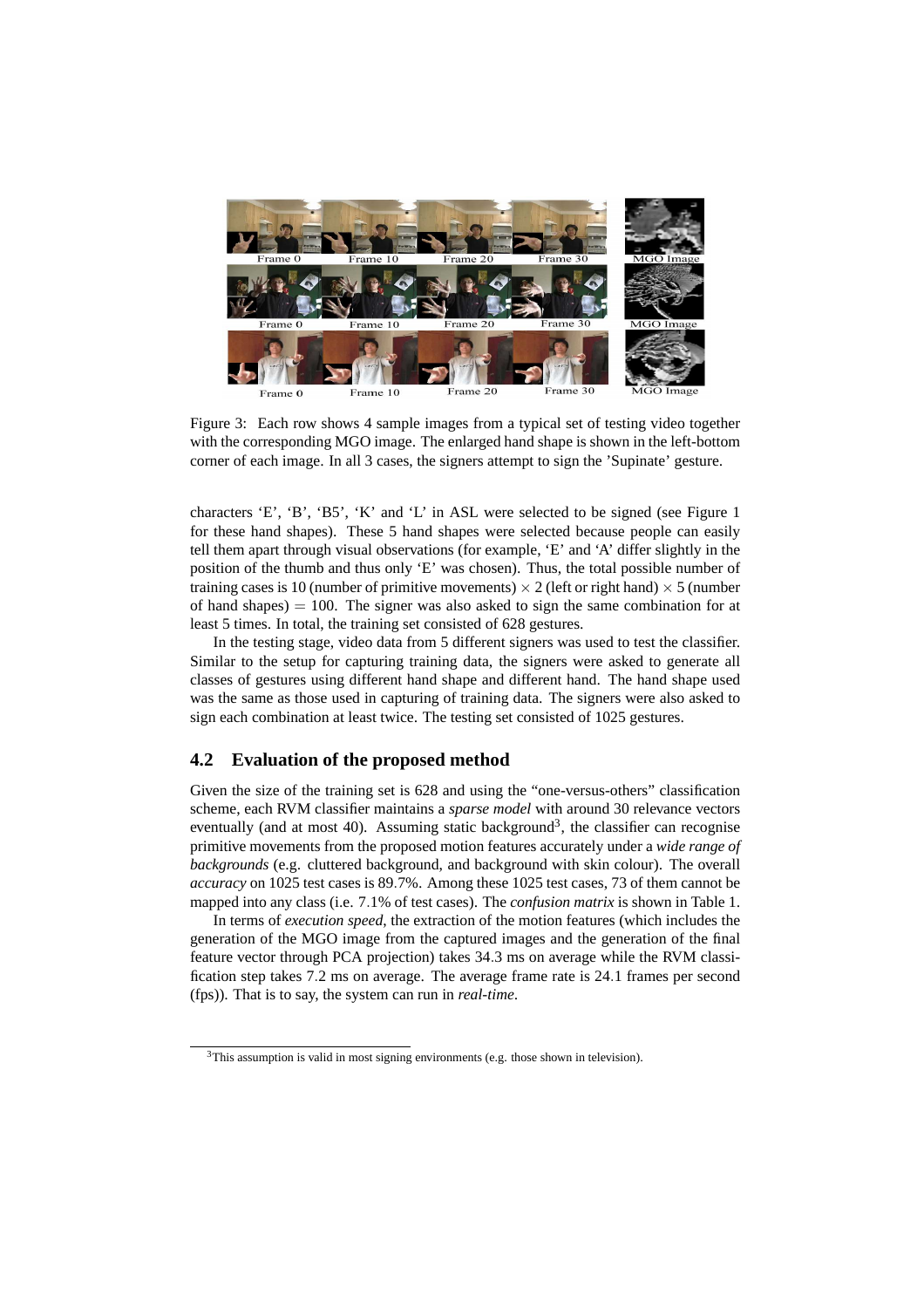|          | ਦੂ   | down | right | left | toward | away | nod  | supinate | pronate | circular |
|----------|------|------|-------|------|--------|------|------|----------|---------|----------|
| up       | 1.00 | 0.00 | 0.00  | 0.00 | 0.00   | 0.00 | 0.00 | 0.00     | 0.00    | 0.00     |
| down     | 0.00 | 0.96 | 0.00  | 0.00 | 0.00   | 0.01 | 0.03 | 0.00     | 0.00    | 0.00     |
| right    | 0.00 | 0.00 | 0.99  | 0.00 | 0.00   | 0.00 | 0.00 | 0.00     | 0.01    | 0.00     |
| left     | 0.00 | 0.00 | 0.01  | 0.99 | 0.00   | 0.00 | 0.00 | 0.00     | 0.00    | 0.00     |
| toward   | 0.03 | 0.01 | 0.00  | 0.00 | 0.96   | 0.00 | 0.00 | 0.00     | 0.00    | 0.00     |
| away     | 0.01 | 0.00 | 0.00  | 0.00 | 0.01   | 0.98 | 0.00 | 0.00     | 0.00    | 0.00     |
| nod      | 0.00 | 0.01 | 0.00  | 0.00 | 0.00   | 0.00 | 0.99 | 0.00     | 0.00    | 0.00     |
| supinate | 0.04 | 0.01 | 0.00  | 0.00 | 0.00   | 0.00 | 0.04 | 0.89     | 0.01    | 0.01     |
| pronate  | 0.01 | 0.01 | 0.00  | 0.00 | 0.01   | 0.00 | 0.00 | 0.00     | 0.97    | 0.00     |
| circular | 0.00 | 0.02 | 0.00  | 0.01 | 0.00   | 0.00 | 0.00 | 0.07     | 0.00    | 0.90     |

Table 1: Confusion Matrix that shows the motion label (vertical) versus the classification result (horizontal). Each cell  $(i, j)$  in the table shows the percentage of class *i* motion being recognised as class *j*. Thus, diagonal cells (*i*, *i*) show the percentage of the correctly recognised gestures while the remaining cells show the percentage of misclassification.

## **4.3 Comparison with SVM Implementation**

In order to compare the performance of the RVM classifier on learning the motion features with that of the other state-of-the-art classifiers, a similar gesture recognition system was implemented using a SVM classifier. To facilitate the comparison, the SVM classifier was implemented using the same Kernel (Gaussian Kernel with kernel width 1) as the RVM classifier. By training the SVM classifier with the same training set of 628 samples using "one-versus-others" classification scheme, each SVM classifier maintain a model with around 300 support vectors eventually (and at most 400 support vectors). By using the same testing set of 1025 test cases, an overall accuracy of 79.3% is achieved. The percentage of test cases that cannot be mapped into any class is 20.3%. In terms of execution speed, the SVM classification takes 18.9 ms on average.

#### **4.4 Discussion**

The experimental result shows that the *classification accuracy* is fairly high and it is comparable to some recent works on recognition of primitive movements for sign language such as [6], which achieves an accuracy of 86.00% (using colour-based tracking). In addition, as a result of the use of the proposed motion feature, the proposed method does *not rely on accurate tracking* as most of the other works do. Since most of the tracking algorithms may need to assume a background without skin colour and non-cluttered background, this means the proposed method can be applied to *a wider range of environment*. Furthermore, tracking may incur an extra computational cost to the sign recognition system and this may cause the final system not to run in real-time. Instead of using visual tracking, the proposed method needs only the motion feature extraction module that consumes relatively low computational resources (takes 34.3 ms on average to complete) and thus the unoptimised code implementing the proposed method can *run in real-time*.

Compared with SVM implementation, the proposed method, which uses RVM classifier, performs relatively better in terms of generalisability and sparsity. In the experiment,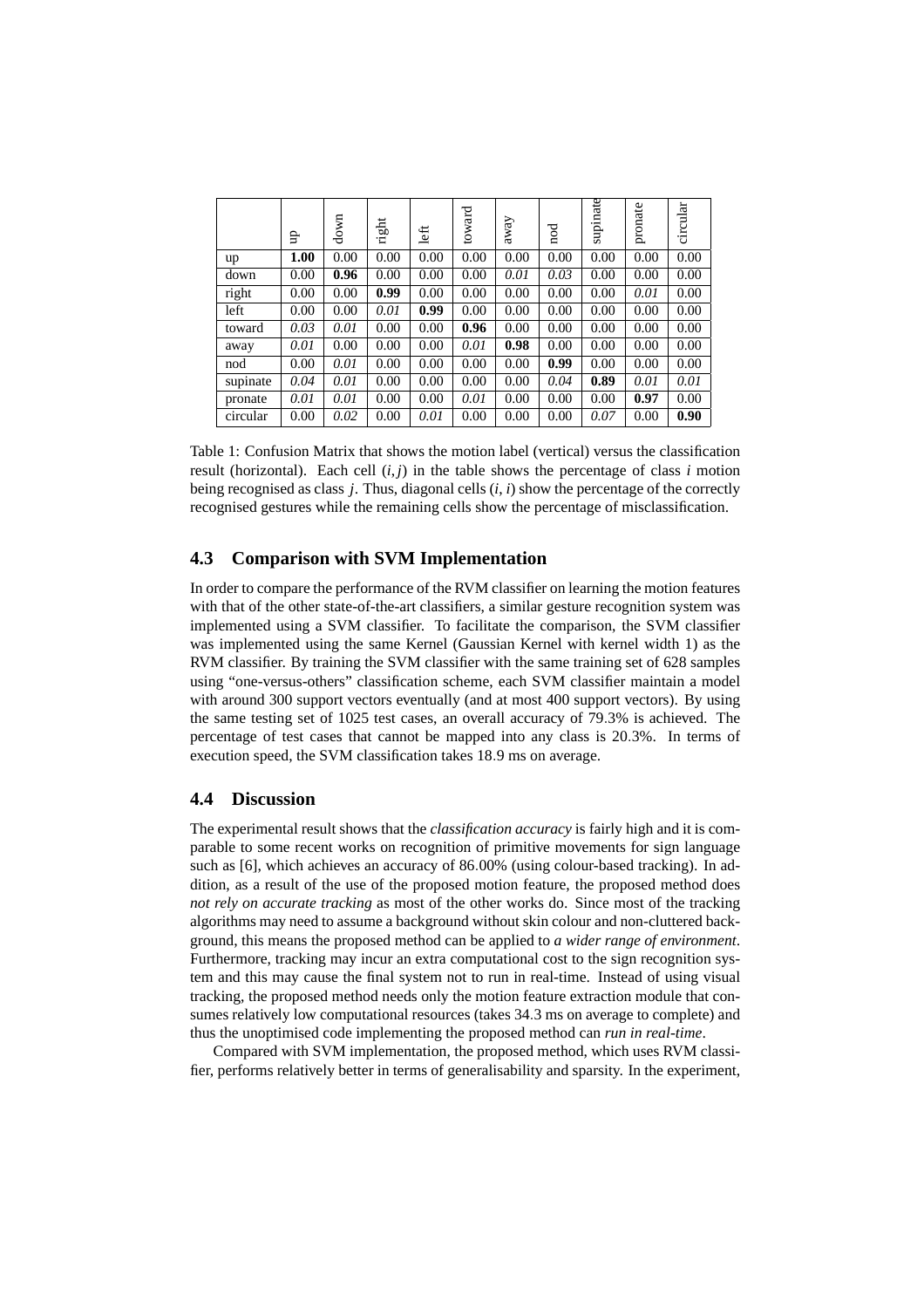SVM classifier achieves a lower accuracy mainly due to the large number of primitive movements (20.3% of all test cases) that cannot be mapped into any class. By taking a closer look at these unrecognisable movements, it is not difficult to observe that these movements cannot be found directly in the training set and they are usually generated with some side-effects (such as motion of head or other background motion). Typical MGO images and images contain some commonly occurred artefacts are illustrated in Figure 4. Due to the problem of overfitting in SVM, the SVM classifier is relatively weak in classifying these movements. In contrast, the experiment shows that the RVM classifier can still recognise most of these movements (usually movements with minor artefacts) because of its *better generalisability*. The relatively poor classification result of SVM may also be due to the non-probabilistic nature of its output. Under "one-versusothers" scheme, if all SVM classifiers give '0' response, the system will conclude that the input is not recognisable. In contrast, RVM classifiers give *probabilistic values as an output*, and the final decision is made based on these values. Thus, RVM classifiers seldom give unrecognisable results with the exception that all probabilistic values are too low. Finally, the experiment shows SVM classifier maintains a complex model consisted of around 300 support vectors and thus gives a relatively slow performance. In contrast, RVM classifier maintains a *sparse model* consisted of around 30 relevance vectors and thus gives a faster performance (7.2 ms in RVM classifier vs. 18.9 ms in SVM classifier).



Figure 4: (a) shows typical MGO images of 'Leftward' gesture. The 2 Leftmost images show left hand motion while the rightmost images show right hand motion. (b) shows the MGO images of the same gesture with minor artefacts (mainly due to the head motion and body motion). (c) shows the MGO image of the same gesture with serious artefacts (mainly due to the wrong identification of the region of interest).

One major *limitation* of using RVM classifier is the *long training time*. In this experiment, it took around 2 hours to train the classifier using all the 628 training examples while SVM training took less than 10 seconds. Theoretically, the training time for RVM is proportional to the cube of the number of training samples and thus it may take extremely long time in training the classifier. Nonetheless, the number of training examples can be limited to achieve shorter training time while compromising the classification accuracy. A study was done to evaluate the drop in accuracy due to a reduction in the size of the training samples. The summary is illustrated in Table 2. It shows that as long as the number of training samples is larger than 400 which may take 40 minutes in training, the accuracy will be higher than 80%.